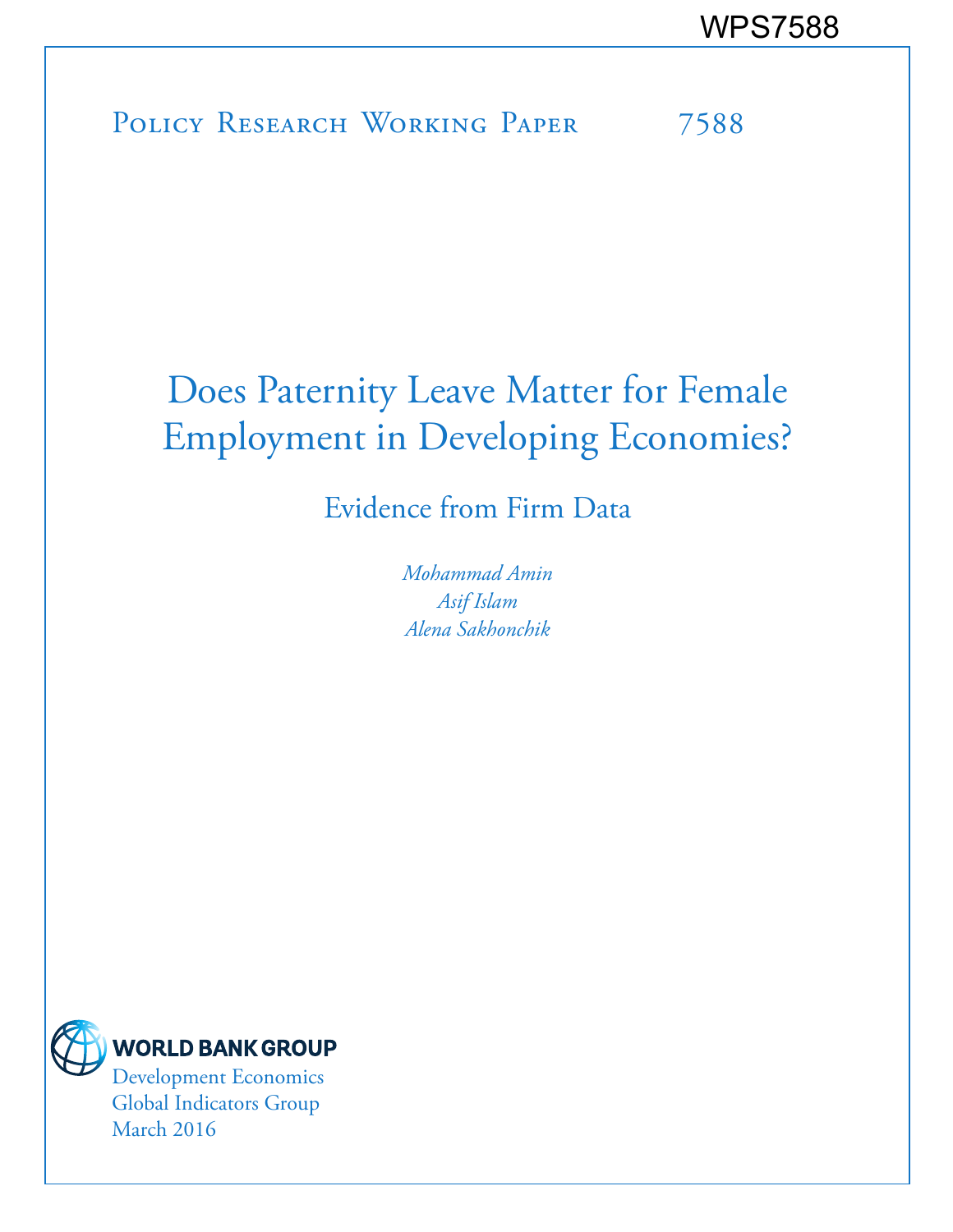#### POLICY RESEARCH WORKING PAPER 7588

## **Abstract**

For a sample of 53 developing countries, the results show that women's employment among private firms is significantly higher in countries that mandate paternity leave

versus those that do not. A conservative estimate suggests an increase of 6.8 percentage points in the proportion of women workers associated with the mandating of paternity leave.

*The Policy Research Working Paper Series disseminates the findings of work in progress to encourage the exchange of ideas about development*  issues. An objective of the series is to get the findings out quickly, even if the presentations are less than fully polished. The papers carry the *names of the authors and should be cited accordingly. The findings, interpretations, and conclusions expressed in this paper are entirely those of the authors. They do not necessarily represent the views of the International Bank for Reconstruction and Development/World Bank and its affiliated organizations, or those of the Executive Directors of the World Bank or the governments they represent.*

This paper is a product of the Global Indicators Group, Development Economics. It is part of a larger effort by the World Bank to provide open access to its research and make a contribution to development policy discussions around the world. Policy Research Working Papers are also posted on the Web at http://econ.worldbank.org. The authors may be contacted at mamin@worldbank.org.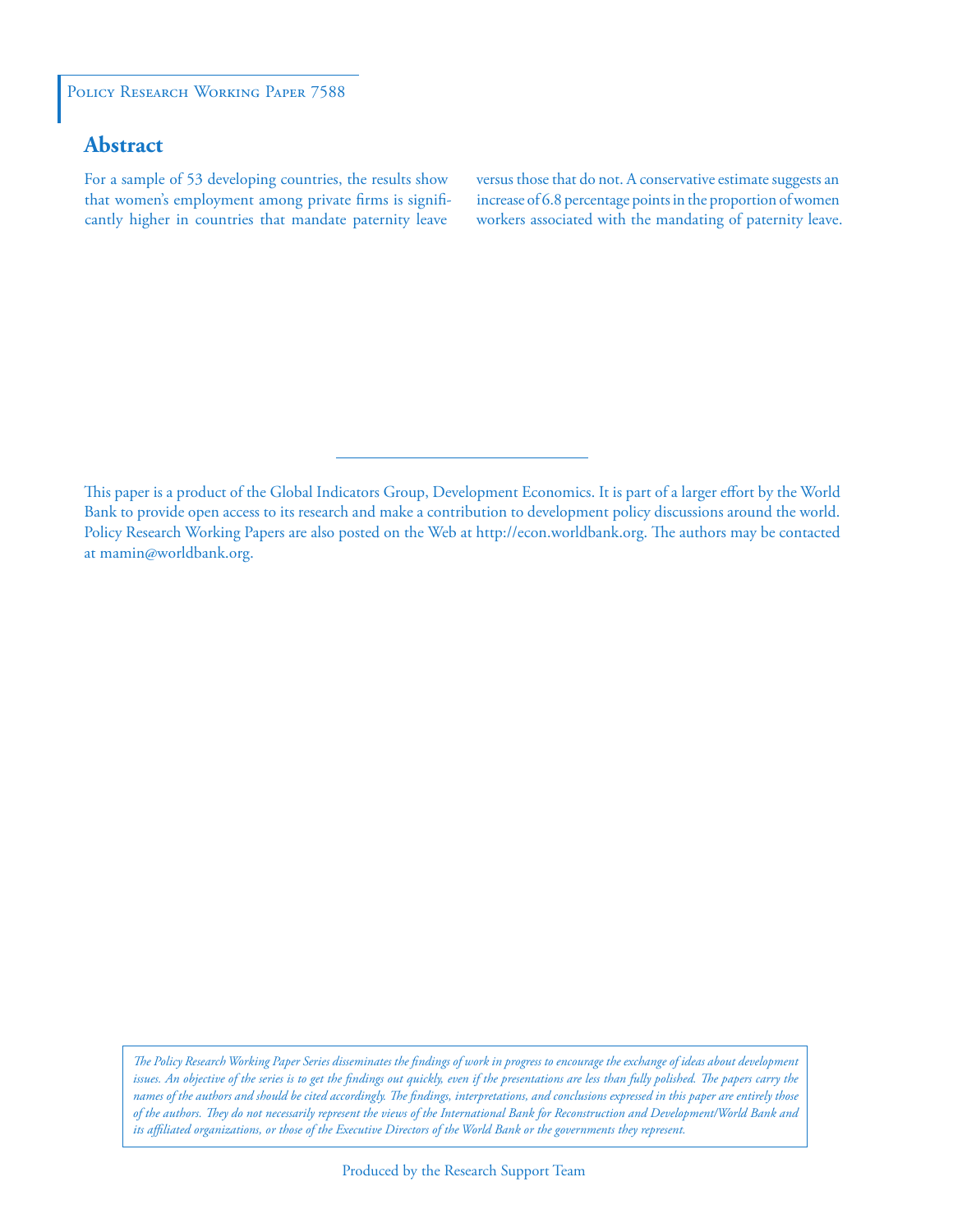# Does Paternity Leave Matter for Female Employment in Developing Economies? Evidence from Firm Data

Mohammad Amin<sup>a</sup> Asif Islam $<sup>b</sup>$ </sup> Alena Sakhonchik $c$ 

JEL: J16, J08, J21, K31 Keywords: Gender, Paternity, Women, Employment, Laws

a Corresponding author, World Bank Country Office in Kuala Lumpur, Malaysia and Washington DC, USA. Email: mamin@worldbank.org. Phone: +60 179092271.

<sup>&</sup>lt;sup>b</sup> Enterprise Analysis Unit, DECIG, World Bank, Washington DC. Email: aislam@worldbank.org **<sup>c</sup>** Women, Business and the Law, DECIG, World Bank, Washington DC. Email: asakhonchic@worldbank.org.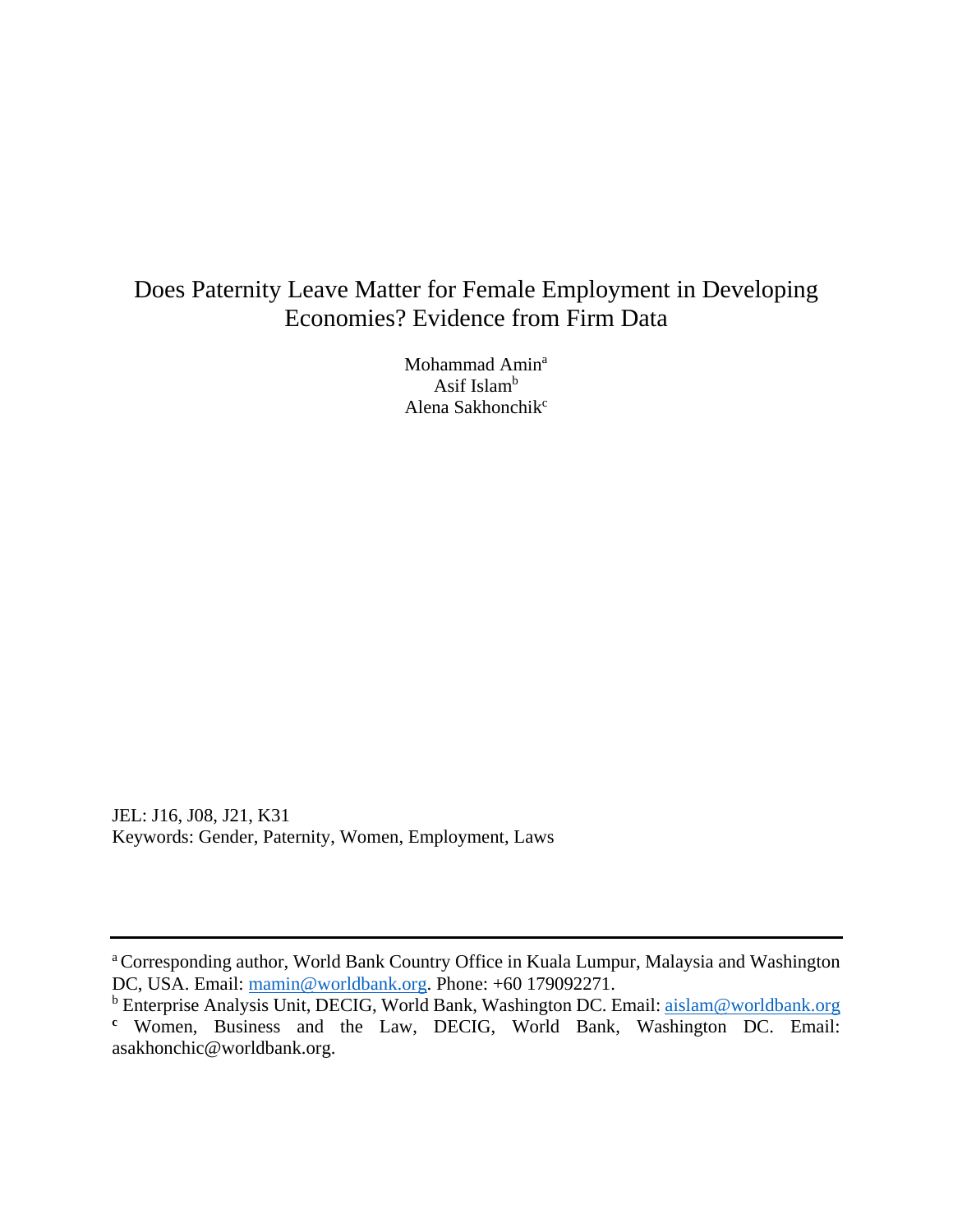#### **1. Introduction**

Governments have grappled with policies to improve women's job market prospects. Of late, the spotlight has turned to paternity leave. Two articles in the media (*Fortune*, February 2015;<sup>1</sup> *The* New York Times, November 2014<sup>2</sup>) highlight the potential benefits of paternity leave, including better job prospects for women. However, the discussion on paternity leave in the informal and formal literature is restricted to developed countries. Do paternity leave laws exist in developing economies? If so, can we uncover any relationship with employment outcomes?

The formal empirical literature suggests two mechanisms for the impact of paternity leave on employment of men and women. First, employer attitudes may change. That is, if a particular position requires investment in job training, employers may discriminate against women, anticipating frequent absence due to child birth and child rearing activities. However, if paternity leave allows men to spend more time outside employment, assuming considerable uptake of paternity leave, this may limit discrimination against women. Second, Becker (1985) indicated that significant changes in the household's time allocation can be achieved by minor changes in initial conditions. Therefore, changing the allocation of labor via paternity leave could change the trajectory of women's time spent on market activities. Empirical evidence on the impact of paternity leave on women's employment is mixed. For example, while Amarson and Mitra find a positive impact in Iceland, other studies find no such impact (see for example, Cools et al. 2015, Rege and Solli 2013, Ekberg et al. 2013 and Mansdotter et al. 2007).

The present study extends the above literature to the case of developing countries. Using a cross-section of firm-level survey data for private firms in 53 developing countries, the study finds

<sup>1</sup> http://fortune.com/2015/02/01/paternity-leave/

<sup>2</sup> http://www.nytimes.com/2014/11/09/upshot/paternity-leave-the-rewards-and-the-remainingstigma.html?  $r=0$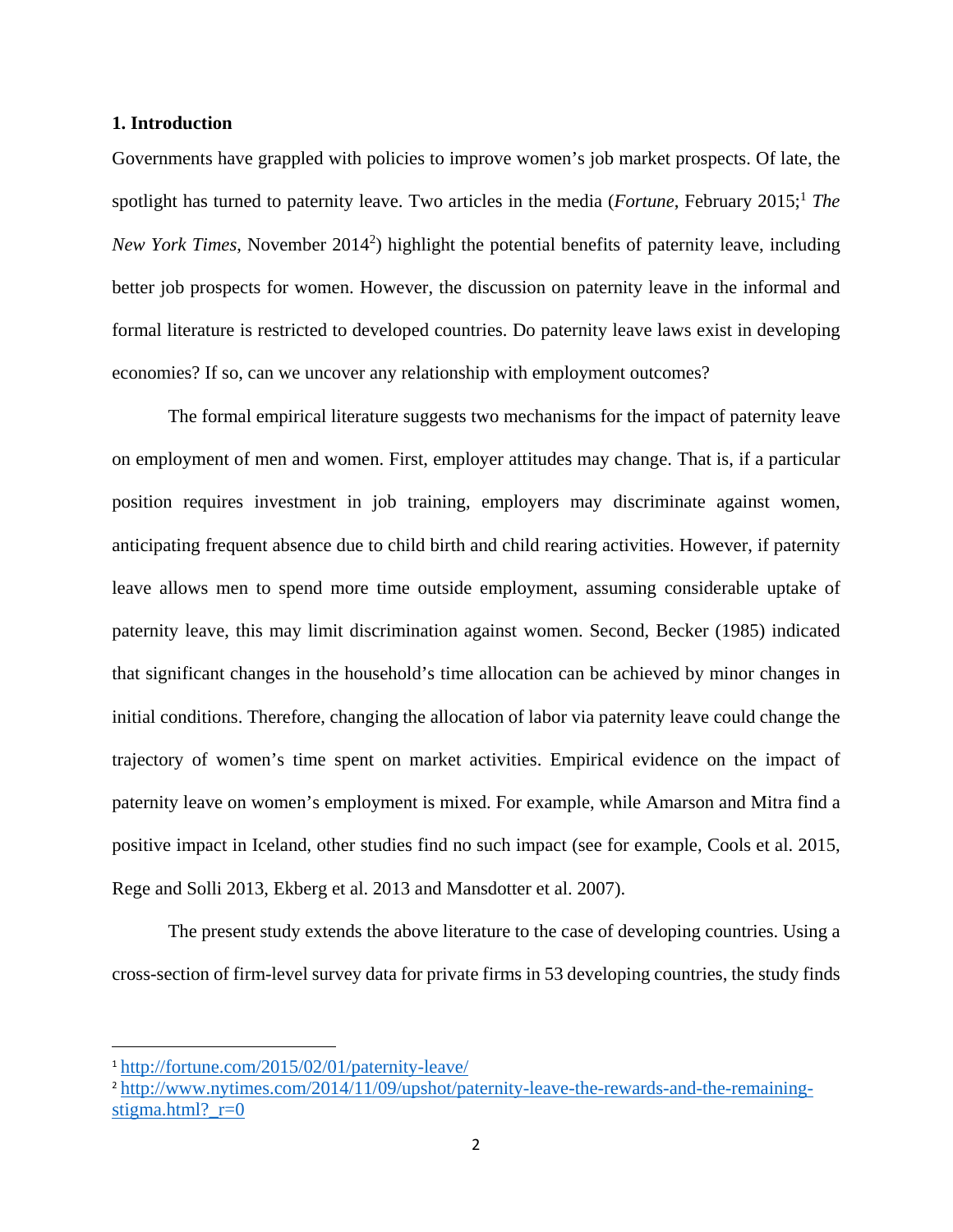that the proportion of women in total workers for a typical firm increases by as much as 6.8 percentage points (against a mean of 32 percent women workers) when we move from a country that does not mandate paternity leave to a country that does.

#### **2. Data and Main Variables**

Our main data source is the World Bank's Women, Business and Law (for year 2010) and a stratified random sample of firms in 53 developing countries (Enterprise Surveys, World Bank). Enterprise Surveys were conducted in various countries between 2006 and 2013 by the World Bank using a common questionnaire and sampling methodology, and are representative of the nonagricultural and non-financial registered private sector of the economies. Note that each firm has only one observation in the sample.

Our dependent variable is the proportion of all permanent full-time workers at the firm that are women (*Women workers*). The mean value of the variable is 0.32 and the standard deviation equals 0.27. Across countries, the variable ranges between 0.03 (Pakistan) and 0.51 (Belarus). Note that *Women workers* is a relative measure and hence our results are immune to spurious correlations due to factors that affect men and women employment equally. However, our results are qualitatively similar even if we use the absolute number of women workers at the firm.

Our main explanatory variable, *Paternity Leave*, equals 1 if the country has laws mandating paid or unpaid paternity leave and 0 otherwise. The data source for the variable is WBL (year 2010). There are 22 countries in our sample that mandate paternity leave while the remaining 31 do not.

Since *Women workers* varies at the firm level and *Paternity Leave* at the country level, the reverse causality problem is unlikely to affect our results much, although it cannot be ruled out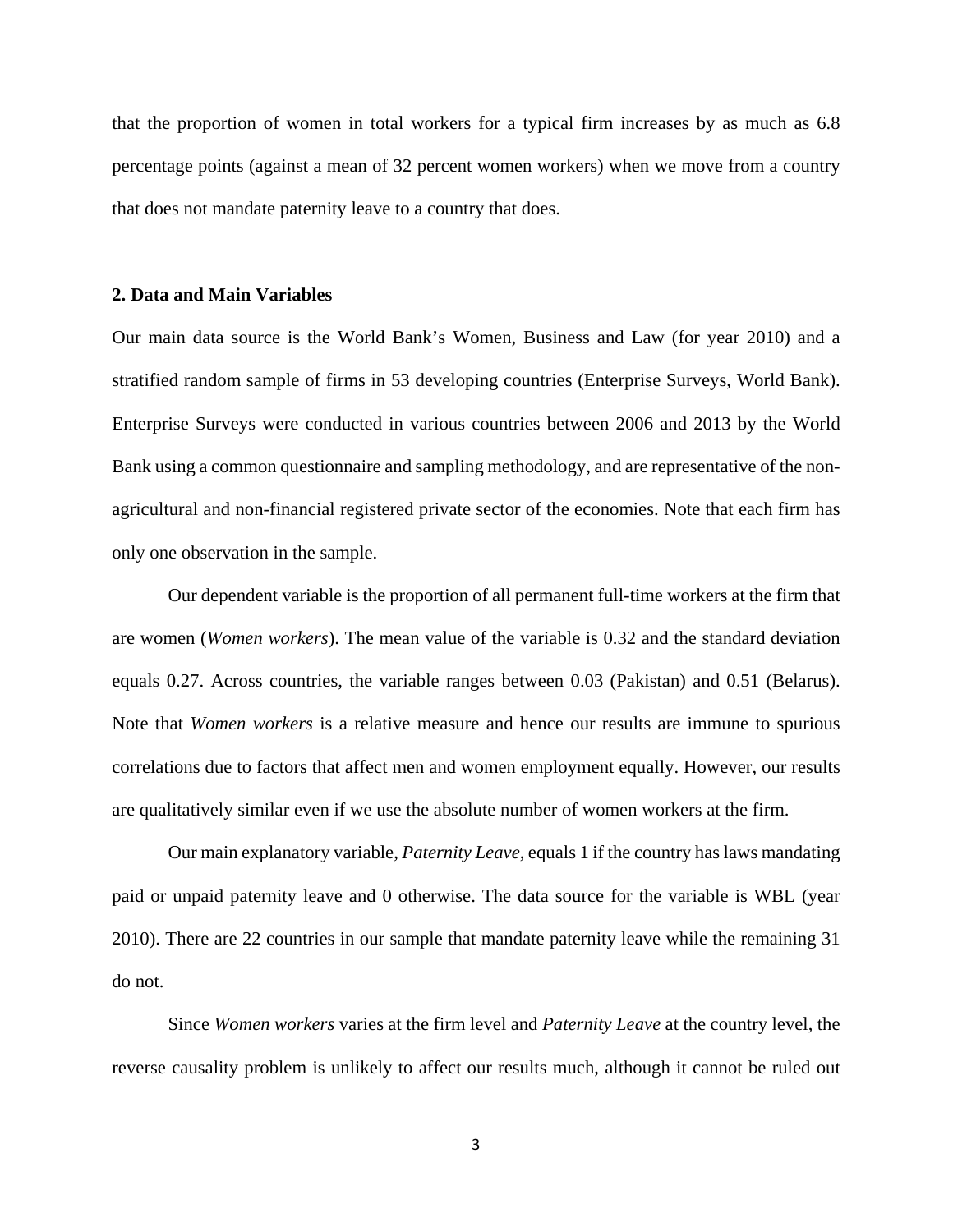completely. For the omitted variable bias problem, we control for a large number of variables. These variables are motivated by existing literature on the determinants of women's employment and are as follows: industry fixed effects to capture segregation of workers by gender across industries; year fixed effects to capture global shocks to women's employment in the year the firm was surveyed; overall economic development or GDP per capita (constant 2001 prices, taken from WDI); firm's age (logs) and firm-size (total employees, logs) as proxy measures of various firm attributes; percentage of firm's output that is exported and percentage of firm owned by foreigners to capture the impact of globalization on women's employment; two dummy variables indicating if the top manager of the firm is a woman and if the firm has a woman owner, to capture possible discrimination by men vs. women employers against women employees; a dummy variable indicating if the firm provides training, which is particularly important for women who lag behind in technical expertise; a dummy variable indicating if the firm suffered losses due to crime, as women may be particularly sensitive to crime; current state of labor markets proxied by the growth rate of GDP per capita (average over last three years, taken from WDI); ratio of female to male primary enrollment rate and the same for secondary enrollment, to capture the impact of education attainment on job prospects (average over last three years and taken from WDI); supply side effects captured by the proportion of women in the total adult population and fertility rates (taken from WDI); culture, proxied by the percentage of the population that is Catholic, Muslim and Protestant (omitted category is all other religions, data source is La Porta et al. 1999); political empowerment, captured by the proportion of women in the lower house (*Women in Parliament*, taken from Inter Parliamentary Union); structural factors affecting job availability for women vs. men, proxied by the percentage share of agriculture and manufacturing in total value added (taken from WDI); burden of care provision on women, proxied by the proportion of the population that has access to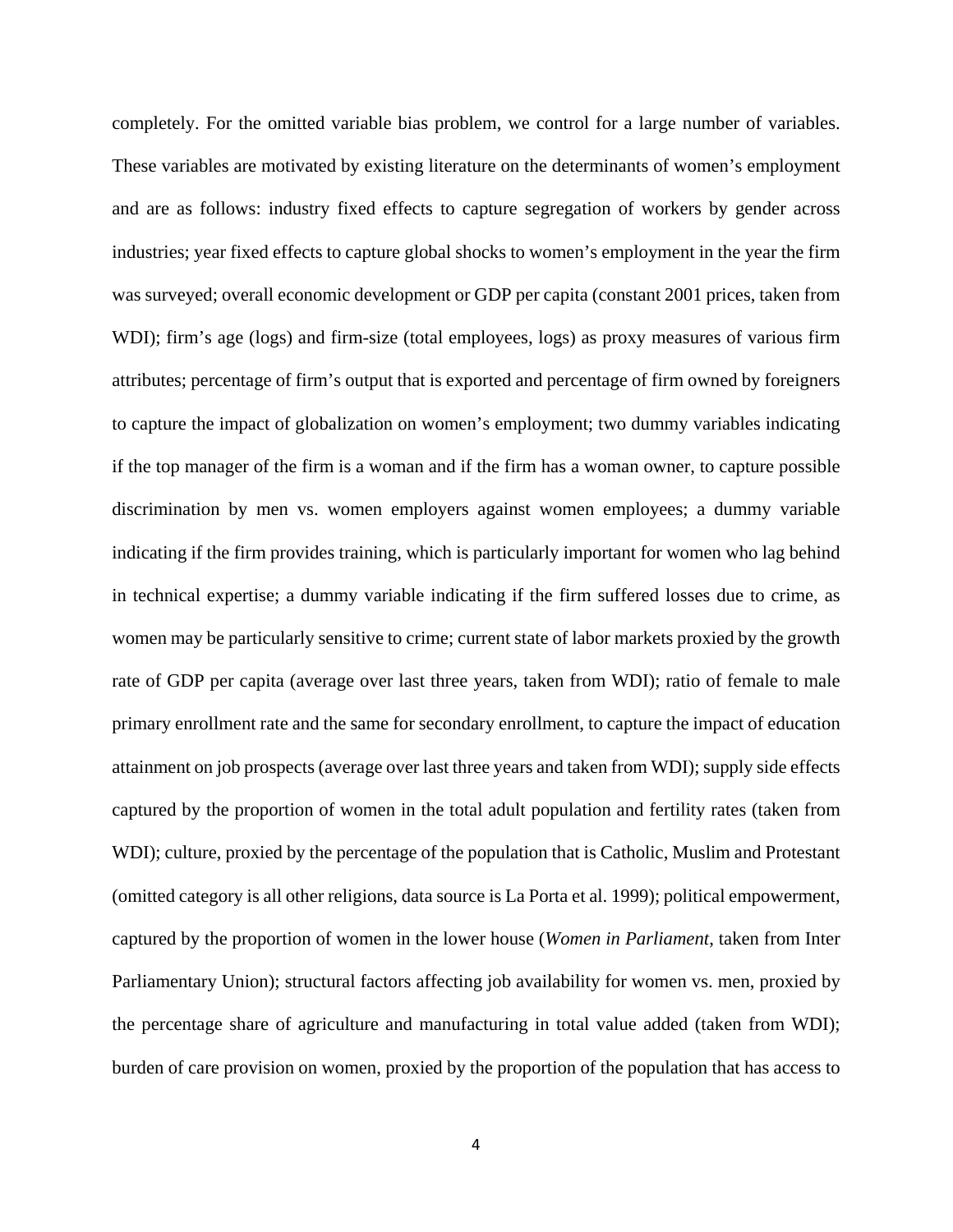sanitation (taken from WDI); other gender specific laws in the WBL database including whether or not a married woman can choose where to live in the same way as a man does, whether or not the government supports childcare, whether or not law mandates break time for nursing mothers, whether or not non-pregnant and non-nursing women can work the same night hours as men and do the same jobs as men, whether or not parents are entitled to flexible time schedules, whether or not the law mandates equivalent positions to women on their return from maternity leave, and the number of days of maternity leave (paid and unpaid) mandated by the law (henceforth, *Other WBL laws*).

#### **3. Empirical results**

OLS regression results are provided in Table 1. These results show a large positive relationship between paternity leave and the share of women workers. The relationship is statistically significant at the 1 percent level and this holds irrespective of the controls in place. Quantitatively, without any other controls, the estimated coefficient value of paternity leave equals 0.068 (column 1). This implies an increase of 6.8 percentage points in the share of women workers for a typical firm (against the mean of 32 percent) associated with mandating of the law on paternity leave. This positive relationship becomes only stronger when we control for the variables discussed above (columns 2 to 8). For instance, with all the controls discussed above included in the specification, the estimated coefficient value of parental leave law equals 0.074 (column 8). A few points should be noted. First, controlling for *Other WBL laws* hardly changes our results (column 7 vs. column 8). This raises our confidence that our paternity leave variable is not a proxy for other gender specific differences in the laws. Second, controlling for overall economic development does cause the estimated coefficient value of the paternity leave variable to decline but the decline is not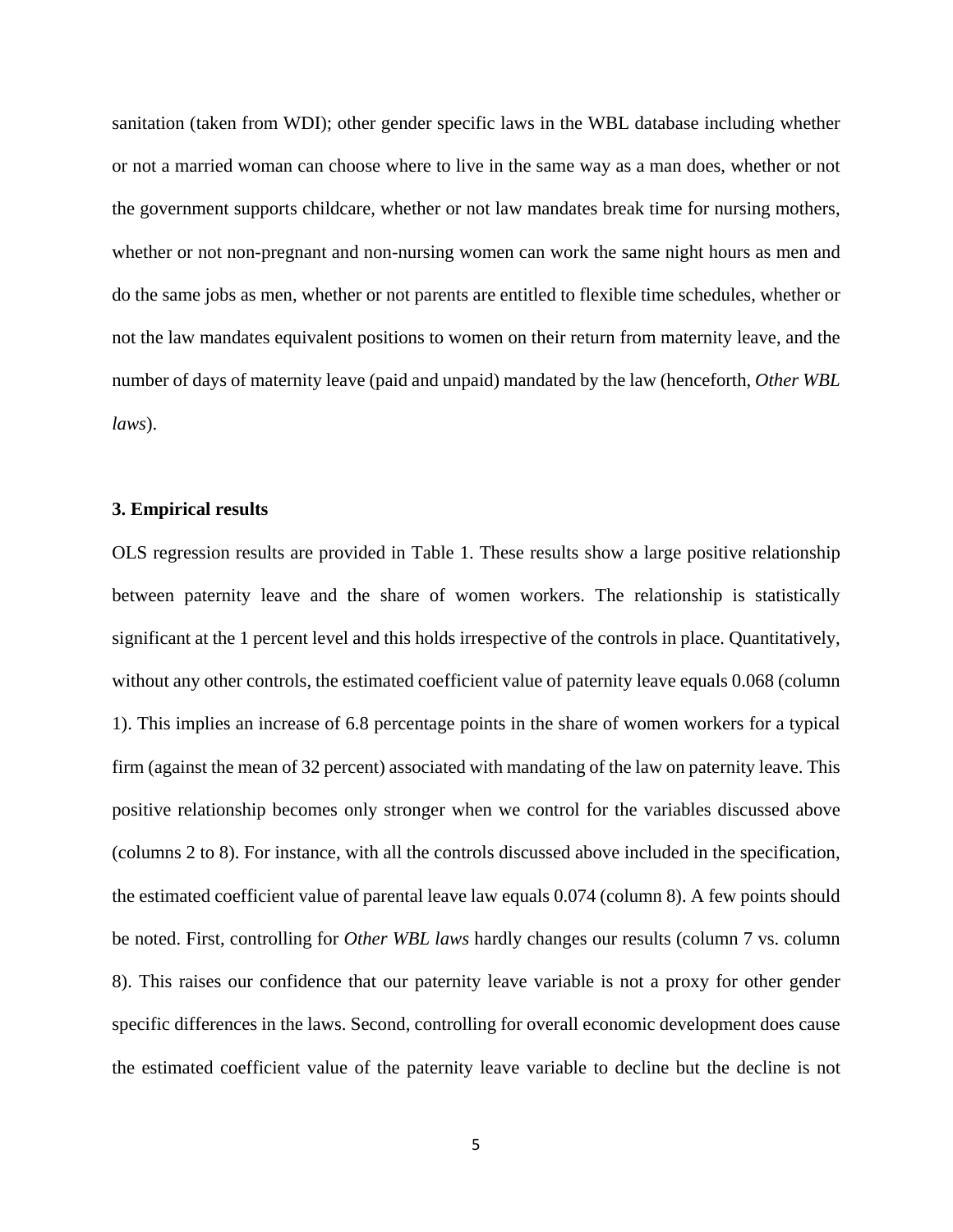drastic (from .087 in column 2 to .079). Third, industry fixed effects seem to matter somewhat for our main results in the sense that, controlling for these causes the estimated coefficient value of paternity leave variable to increase from .068 (column 1) to .083 (not shown, significant at 1% level). However, controlling for all the other variables discussed above does not matter much, with the estimated coefficient value of the paternity leave variable declining only modestly to .074 (column 8). Last, as expected, *Women workers* is higher and significantly so (at 5% level or less) for firms with a woman owner, top woman manager, presence of foreign owners and exporting activity of the firm. Similarly, some of the macro controls such as GDP per capita, share of women's population and secondary enrollment ratio also show positive correlations with *Women workers* but these correlations are not too robust perhaps due to the high correlation between the various macro variables.

#### **Conclusion**

Using firm-level data for 53 developing countries, we find a strong positive relationship between the provision of paternity leave and women's employment. A number of issues remain to be answered. For example, does the provision of paternity leave affect women's employment equally or differently across all types of firms and developing countries? Are paternity and maternity leave substitutes or complements for women's employment? Why do some countries have paternity leave and others do not? We hope that future research will help answer these and related questions.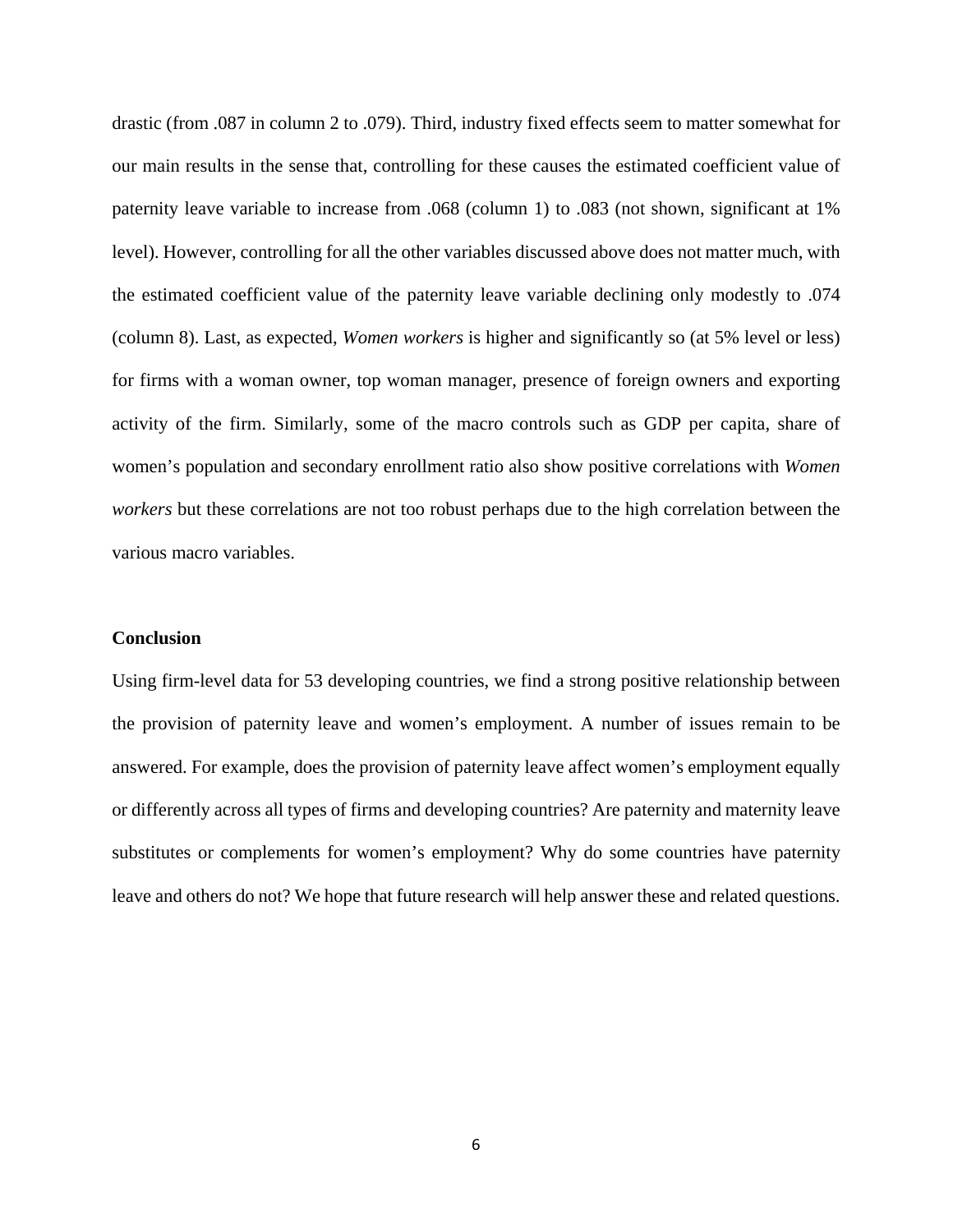### **References**

Arnarson, Bjorn Thor, and Aparna Mitra (2010), "The Paternity Leave Act in Iceland: Implications for Gender Equality in the Labour Market," *Applied Economics Letters* 17(7): 677-680.

Becker, Gary S., (1985). "Human capital, effort, and the sexual division of labor." *Journal of Labor Economics* 3, 33–58.

Cools, Sara, Jon H. Fiva, Lars J. Kirkeboen (2015), "The Casual Effects of Paternity Leave on Children and Parents," *Scandinavian Journal of Economics* 117(3): 801-828.

Ekberg, John, Rickard Eriksson, and Guido Friebel (2013), "Parental Leave – A Policy Evaluation of the Swedish 'daddy-Month' Reform," *Journal of Public Economics* (2013):131-143.

La Porta, Rafael, Florencio Lopez-de Silanes, Andrei Shleifer and Robert Vishny (1999), "The Quality of Government," *Journal of Law, Economics and Organization*, 15(1): 222-79.

Mansdotter, Anna, Lars Lindholm, and Anna Winkvist (2007), "Paternity Leave in Sweden— Costs, Savings and Health gains," *Health Policy* 82(2007):102-115.

Rege, Mari and Ingeborg F. Solli (2013), "The Impact of Paternity Leave on Fathers' Future Earnings," *Demography* 50:2255-2277.